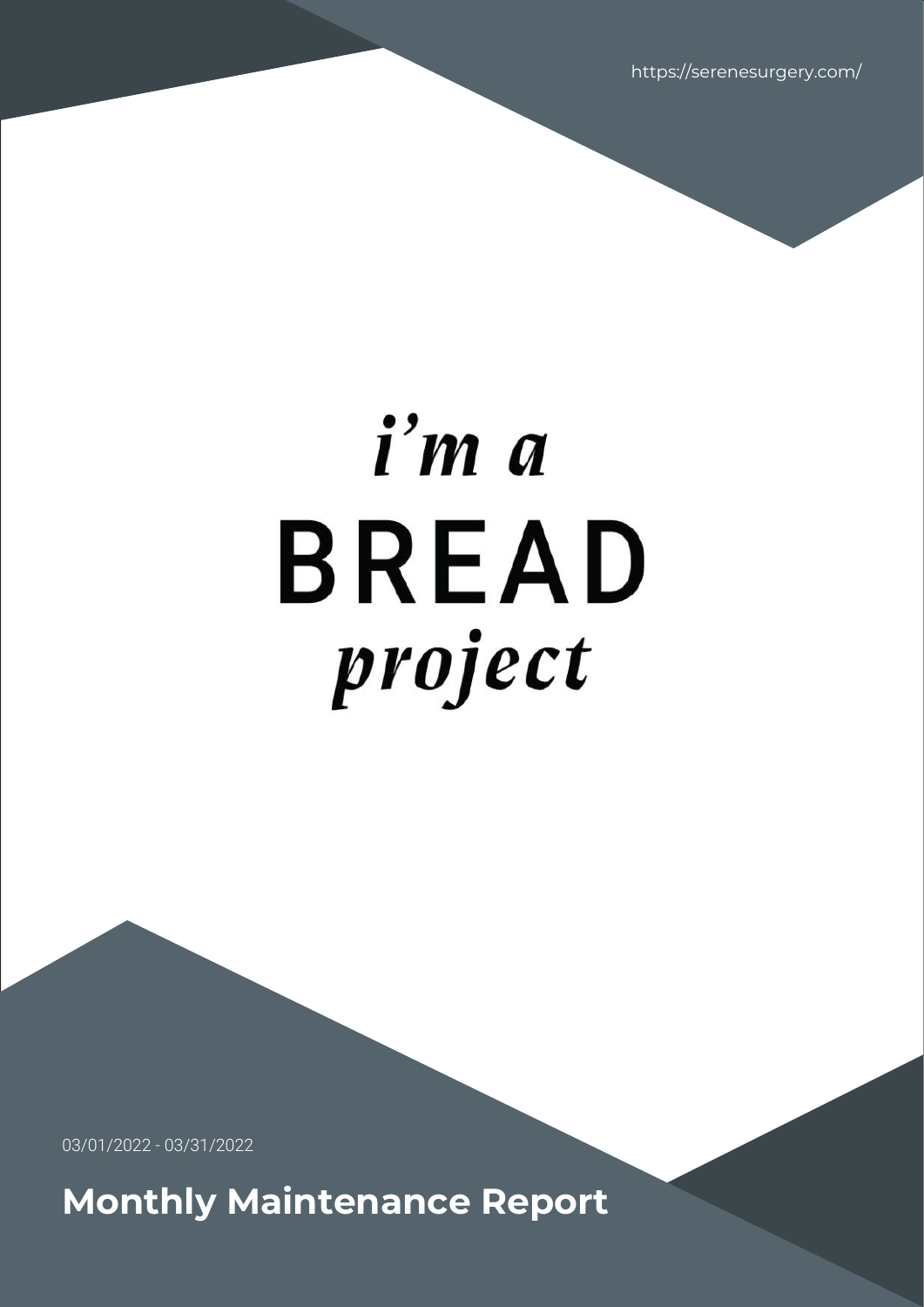# **BREAD**

At BREAD, we protect and maintain your website so that you and your business can win. As a business owner, you have too much on your plate to waste time concerned with whether-or-not your site is functioning properly. Time is precious and our maintenance can give you the peace of mind you need to focus on your business.

The following maintenance report contains the data from key categories relevant to website operation and performance. With your current PLUS Package subscription, we provide several services in order to maintain stability within your website performance. Within this report, you'll find simplified information about your website's updates, security, history, performance, and analytics that can help you discern where you are and drive your future growth.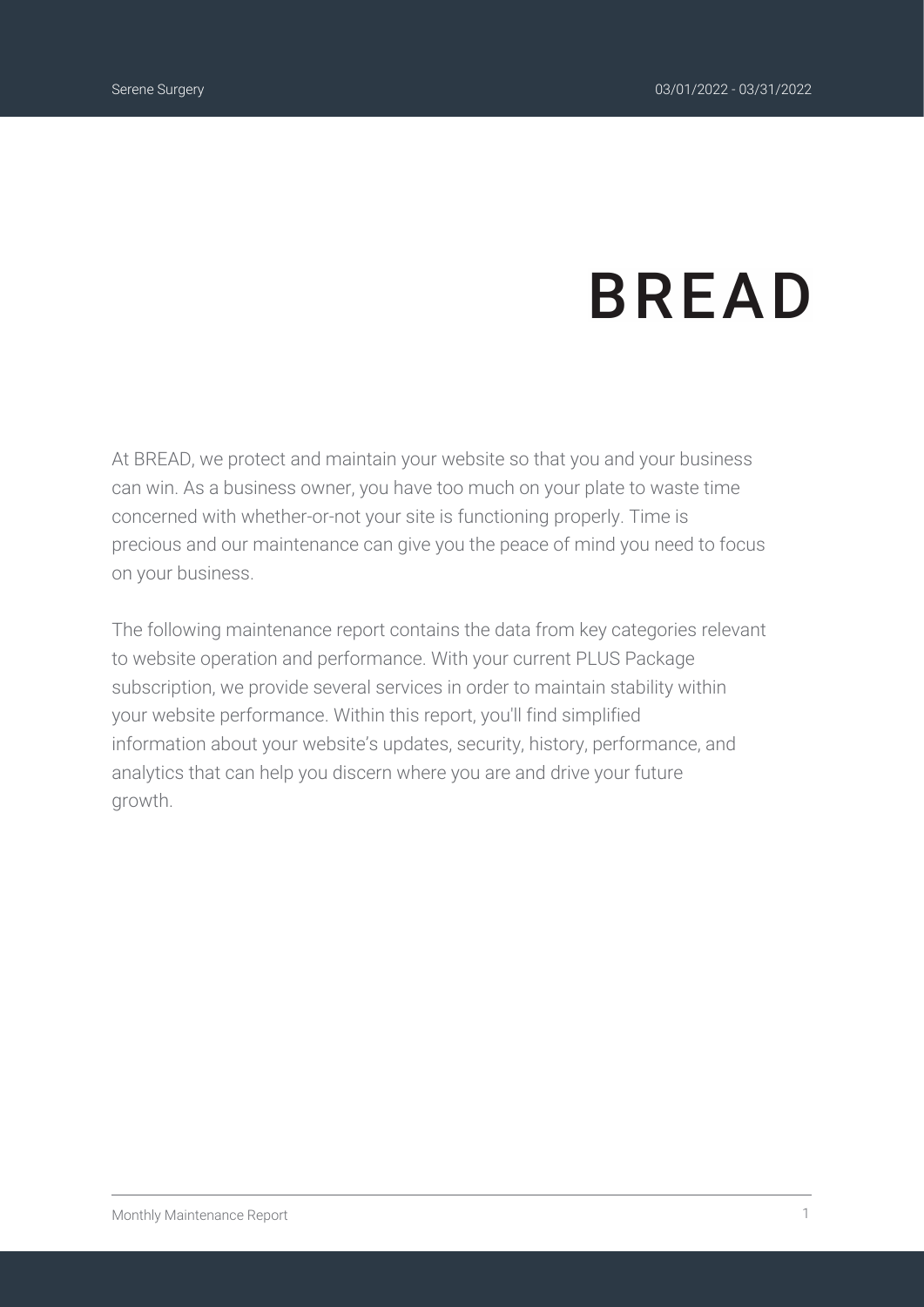## **OVERVIEW**



Website: https://serenesurgery.com/ IP Address: 34.105.30.128 WordPress Version: 5.9.2



#### **BACKUPS**

Backups created: 93; Latest one on: 04/08/2022 9:44



#### **UPDATES**

Updates performed: 3



#### **UPTIME**

Overall uptime: 99.985%



#### **ANALYTICS**

Pageviews: 1057; Site sessions: 536



#### **SECURITY**

Your website is safe



#### **PERFORMANCE**

PageSpeed score: 91; YSlow score: 89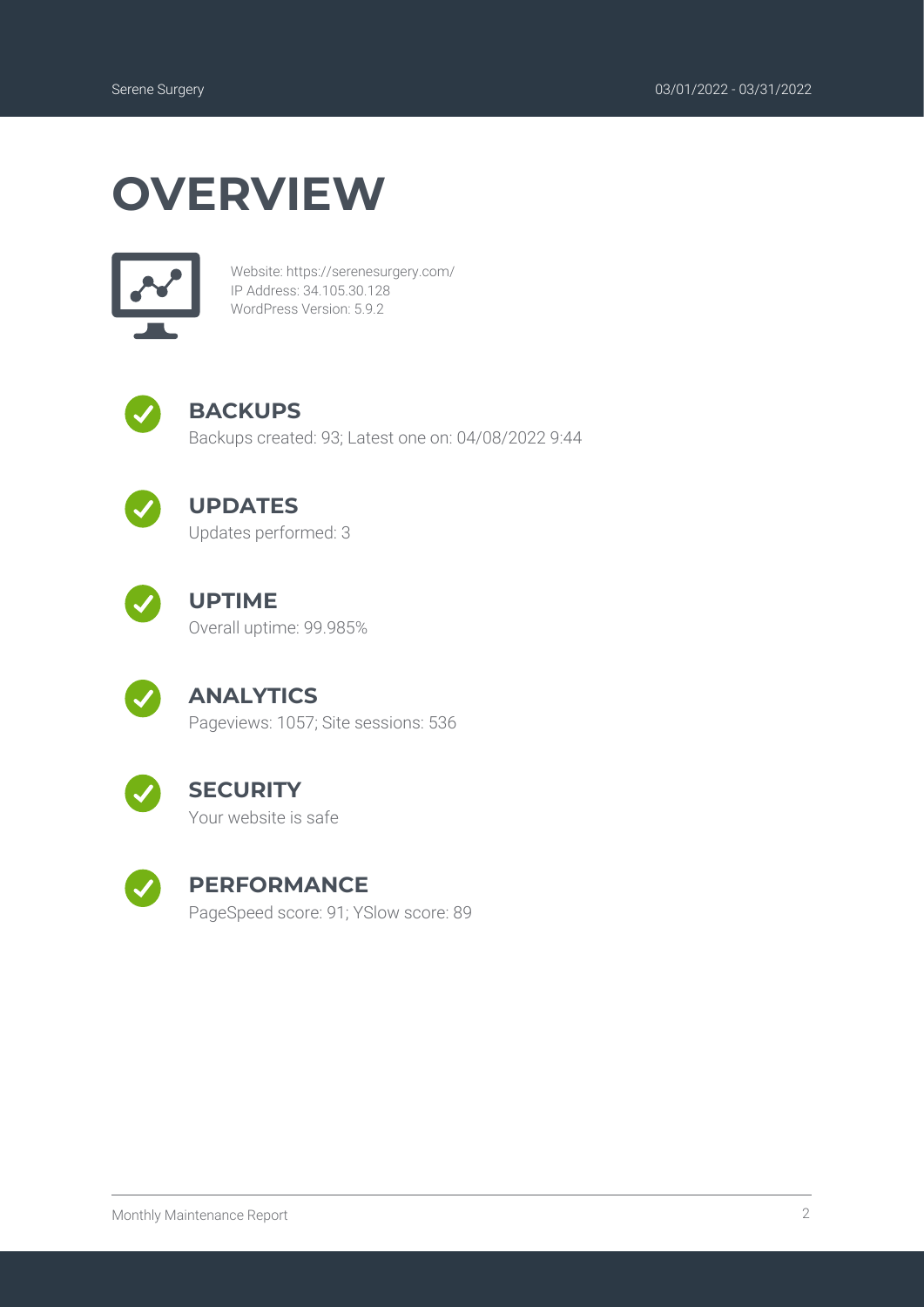

*03/01/2022 to 03/31/2022*

Backups created: **32** Total backups available: **93**

#### LATEST BACKUPS





Backup size 259.33MB



W WordPress version

5.9.2

Approved comments 1



Active Theme Creative Bread Studio



Active Plugins 12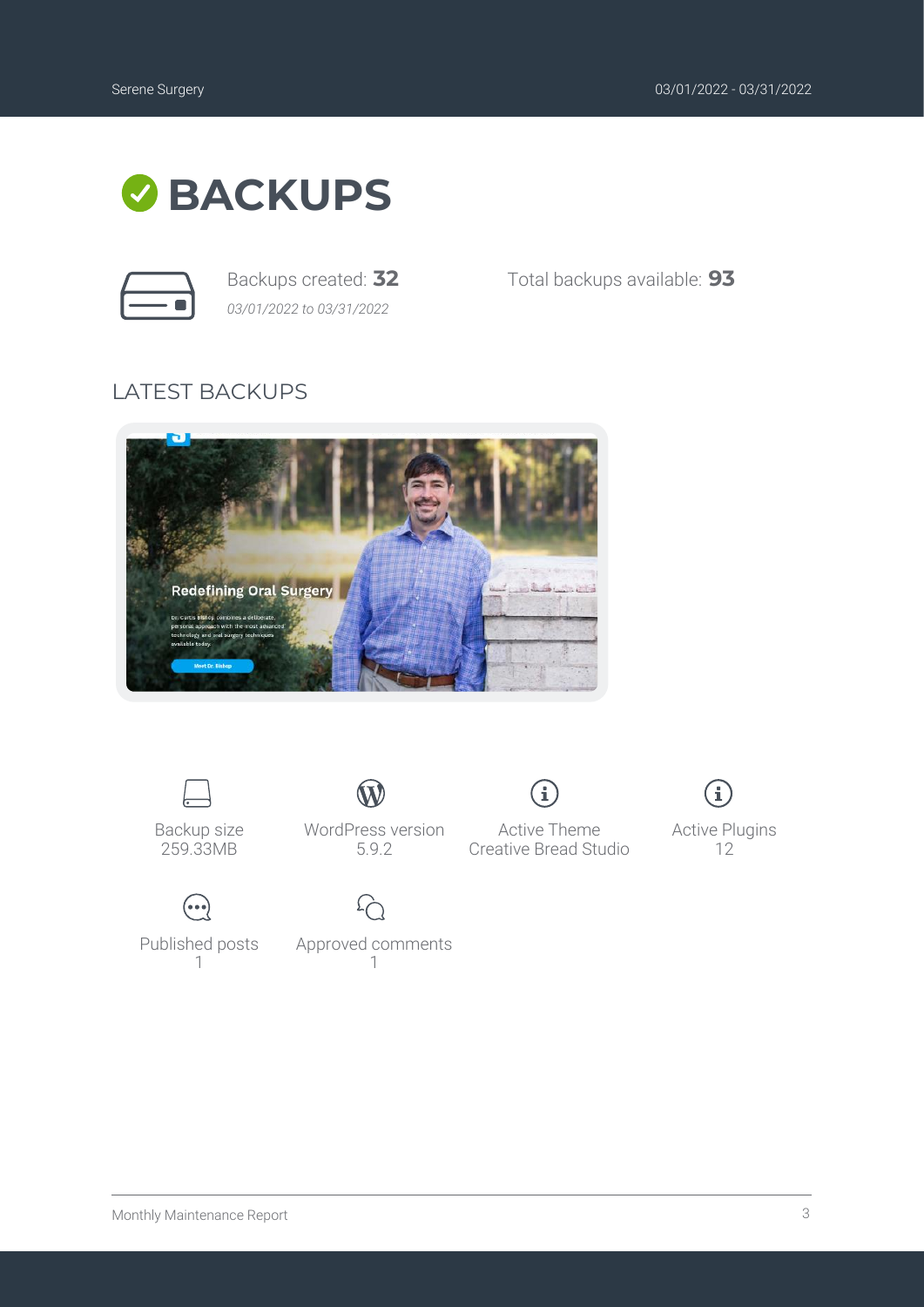### **UPDATES**



Total updates performed: **3** *03/01/2022 to 03/31/2022*

#### OVERVIEW

Plugin updates

**2**

Theme updates

#### UPDATES HISTORY

| Plugin name               |                           | <b>Plugin version</b> | Date       |
|---------------------------|---------------------------|-----------------------|------------|
| Yoast SEO                 | $18.0 \rightarrow 18.2$   |                       | 03/01/2022 |
| Colorlib Login Customizer | $1.3.0 \rightarrow 1.3.1$ |                       | 03/01/2022 |

**1**

| Theme name | Theme version               |  | Date |            |
|------------|-----------------------------|--|------|------------|
| Divi       | $4.14.7 \rightarrow 4.14.8$ |  |      | 03/01/2022 |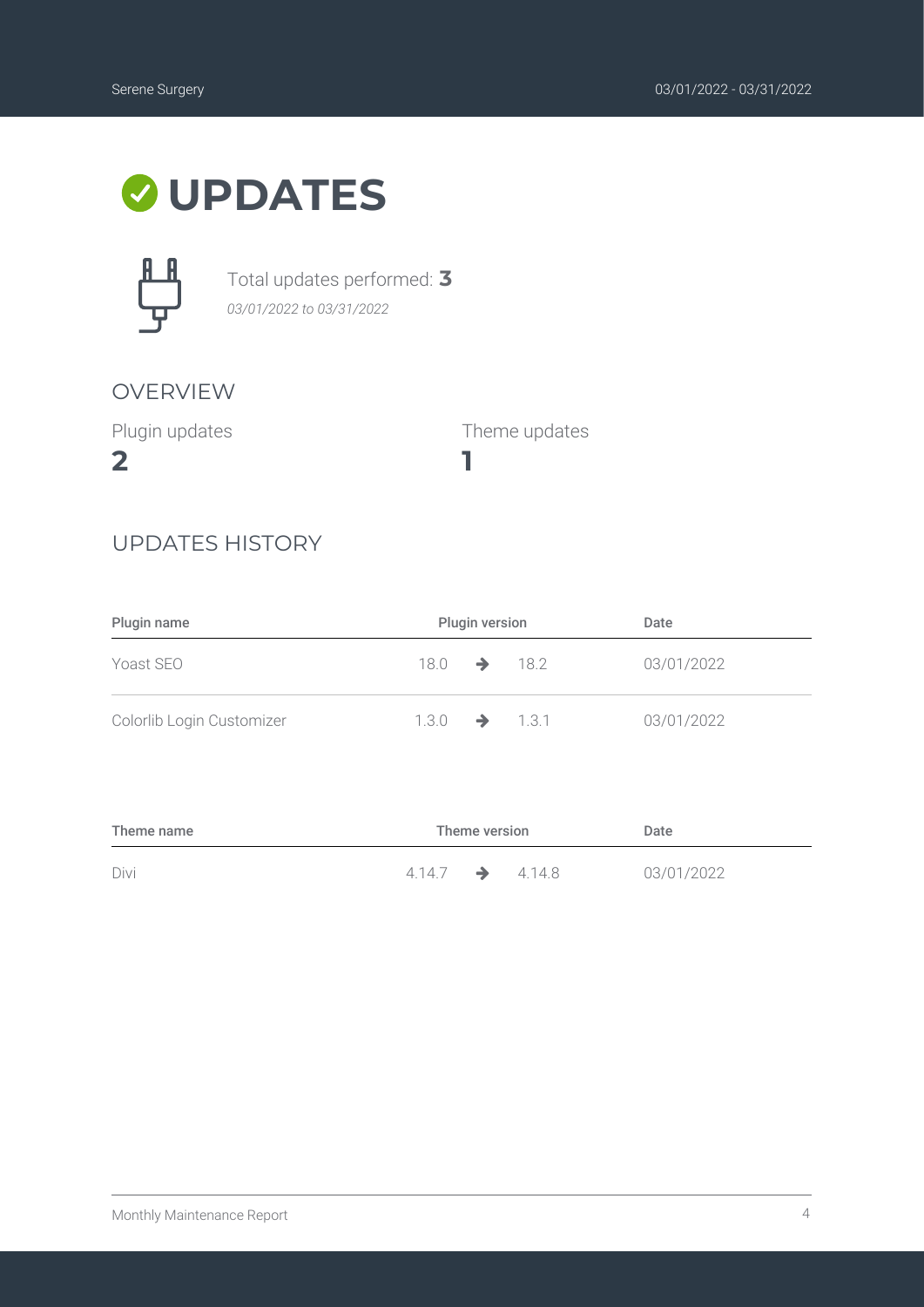## **UPTIME**



Up for: **30d 8h** Overall Uptime: **99.985%**

#### OVERVIEW

| 100%          | 100%        | 100%         |
|---------------|-------------|--------------|
| last 24 hours | last 7 days | last 30 days |

#### UPTIME HISTORY

| Event       | Date       | Reason                   | <b>Duration</b>  |
|-------------|------------|--------------------------|------------------|
| UP          | 03/01/2022 | $\overline{\phantom{a}}$ | 30d 8h           |
| <b>DOWN</b> | 03/01/2022 | Host Unavailable         | 4m 18s           |
| UP          | 03/01/2022 | $\overline{\phantom{a}}$ | 13m 55s          |
| <b>DOWN</b> | 03/01/2022 | Host Unavailable         | 2m <sub>5s</sub> |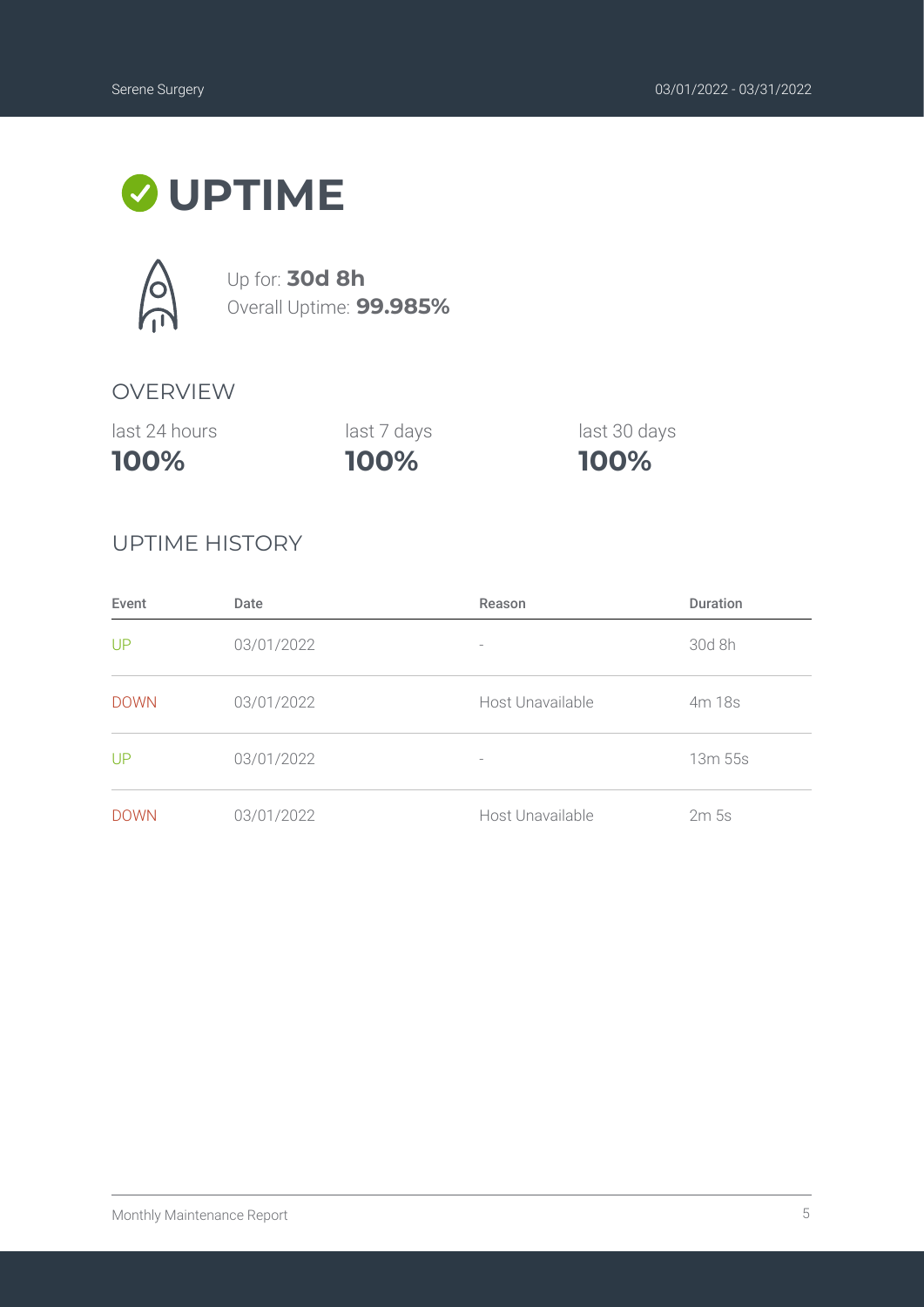



Traffic up by: **13%** *03/01/2022 to 03/31/2022*

#### OVERVIEW





**01m:30s** Session duration  $\triangle$  18%

#### SESSIONS

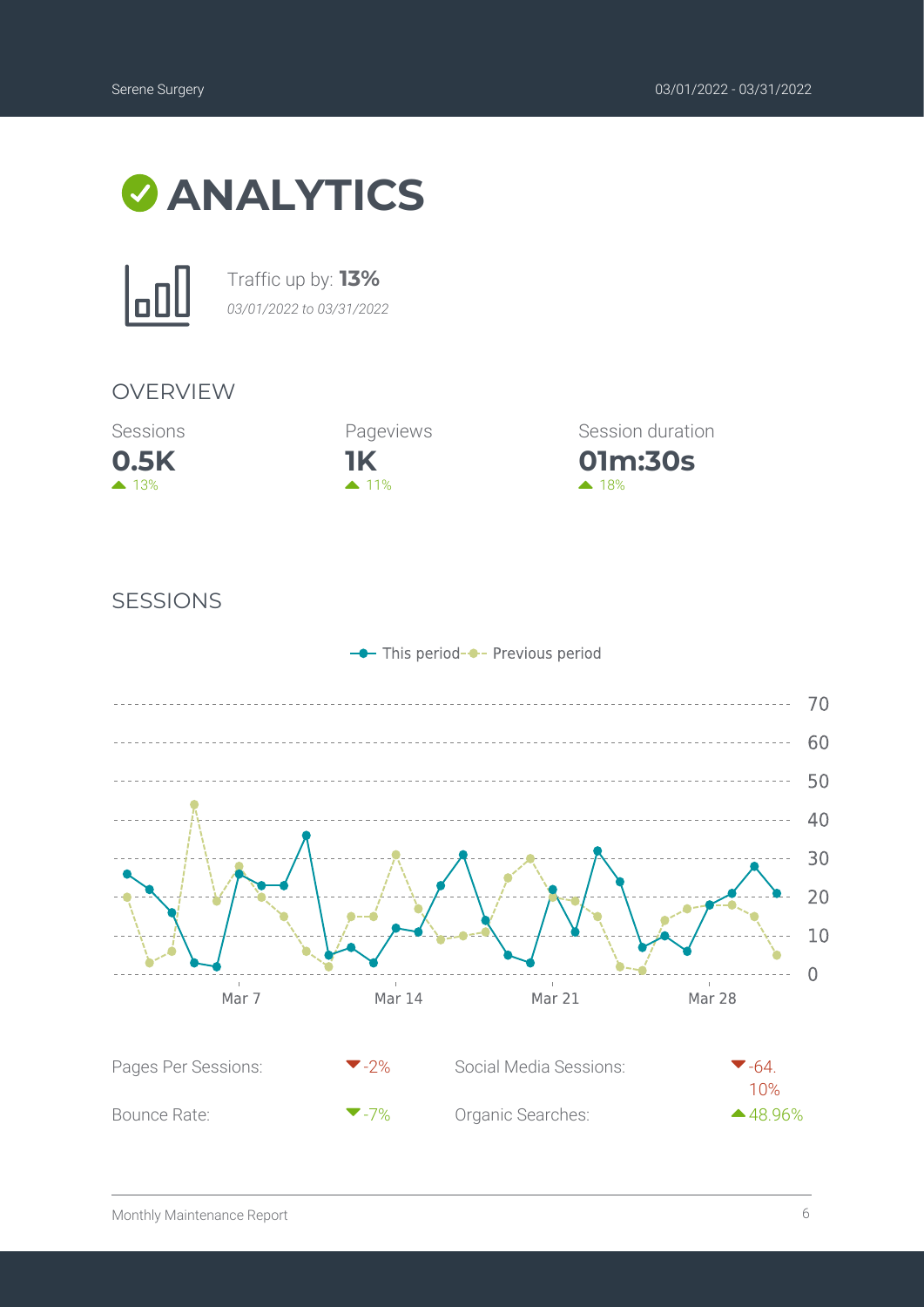| <b>Referrers</b>     | <b>Sessions</b> |
|----------------------|-----------------|
| google               | 309             |
| (direct)             | 157             |
| bing                 | 20              |
| I.facebook.com       | 13              |
| yahoo                | 10              |
|                      |                 |
| <b>Countries</b>     | <b>Sessions</b> |
| <b>United States</b> | 488             |
| India                | 29              |
| (not set)            | 4               |
| Philippines          | 4               |

| Pages                  | <b>Sessions</b> |
|------------------------|-----------------|
|                        | 550             |
| /services/             | 134             |
| /meet-dr-bishop/       | 112             |
| /contact-us/           | 110             |
| /career-opportunities/ | 41              |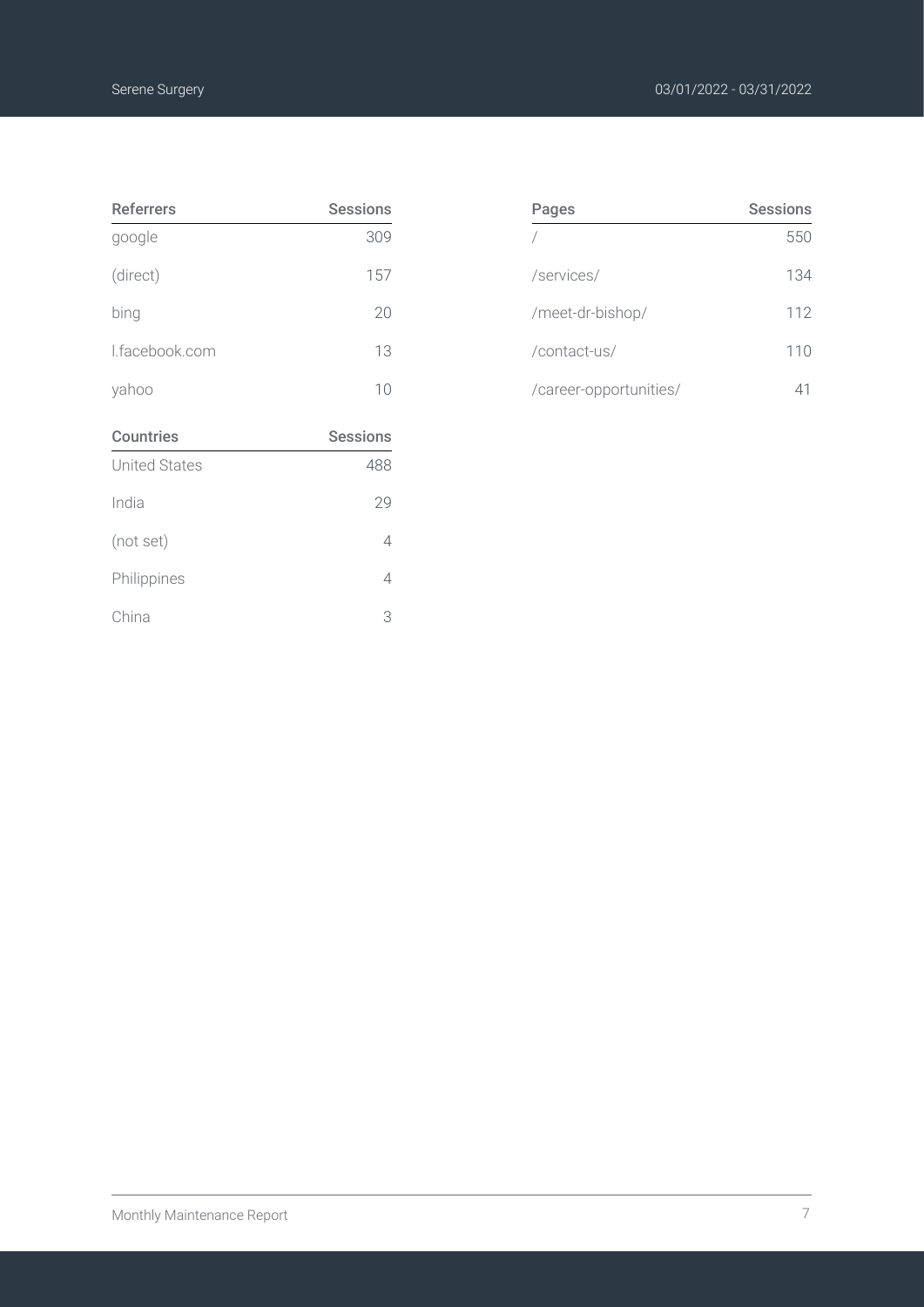# **SECURITY**



Total security checks: **31** *03/01/2022 to 03/31/2022*

#### MOST RECENT SCAN

*03/31/2022*

Status: Clean

| Malware: Clean | Web Trust: Clean | Vulnerabilities: 0 |  |
|----------------|------------------|--------------------|--|

#### SECURITY SCAN HISTORY (1/3)

| Date            | <b>Malware</b> | Vulnerabilities | <b>Web Trust</b> |
|-----------------|----------------|-----------------|------------------|
| 03/31/2022 6:34 | Clean          | Clean           | Clean            |
| 03/30/2022 7:36 | Clean          | Clean           | Clean            |
| 03/29/2022 1:05 | Clean          | Clean           | Clean            |
| 03/28/2022 8:00 | Clean          | Clean           | Clean            |
| 03/27/2022 7:03 | Clean          | Clean           | Clean            |
| 03/26/2022 1:30 | Clean          | Clean           | Clean            |
| 03/25/2022 8:01 | Clean          | Clean           | Clean            |
| 03/24/2022 2:03 | Clean          | Clean           | Clean            |
| 03/23/2022 8:03 | Clean          | Clean           | Clean            |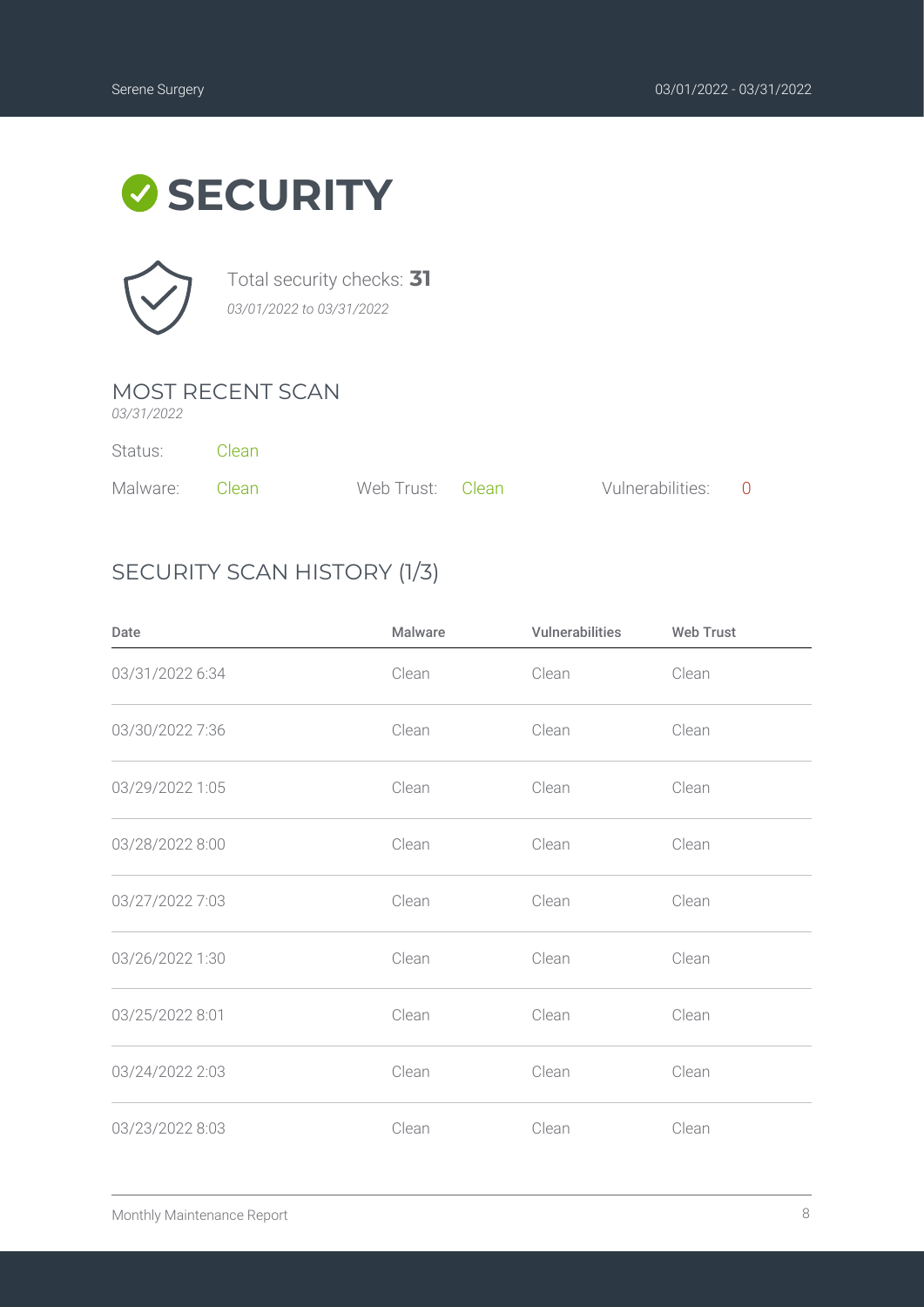#### SECURITY SCAN HISTORY (2/3)

| Date             | <b>Malware</b> | Vulnerabilities | <b>Web Trust</b> |
|------------------|----------------|-----------------|------------------|
| 03/22/2022 7:35  | Clean          | Clean           | Clean            |
| 03/21/2022 7:36  | Clean          | Clean           | Clean            |
| 03/20/2022 5:35  | Clean          | Clean           | Clean            |
| 03/19/2022 2:03  | Clean          | Clean           | Clean            |
| 03/18/2022 7:37  | Clean          | Clean           | Clean            |
| 03/17/2022 2:01  | Clean          | Clean           | Clean            |
| 03/16/2022 7:32  | Clean          | Clean           | Clean            |
| 03/15/2022 3:37  | Clean          | Clean           | Clean            |
| 03/14/2022 5:01  | Clean          | Clean           | Clean            |
| 03/13/2022 0:38  | Clean          | Clean           | Clean            |
| 03/12/2022 8:01  | Clean          | Clean           | Clean            |
| 03/11/2022 7:35  | Clean          | Clean           | Clean            |
| 03/10/2022 7:32  | Clean          | Clean           | Clean            |
| 03/09/2022 7:36  | Clean          | Clean           | Clean            |
| 03/08/2022 10:04 | Clean          | Clean           | Clean            |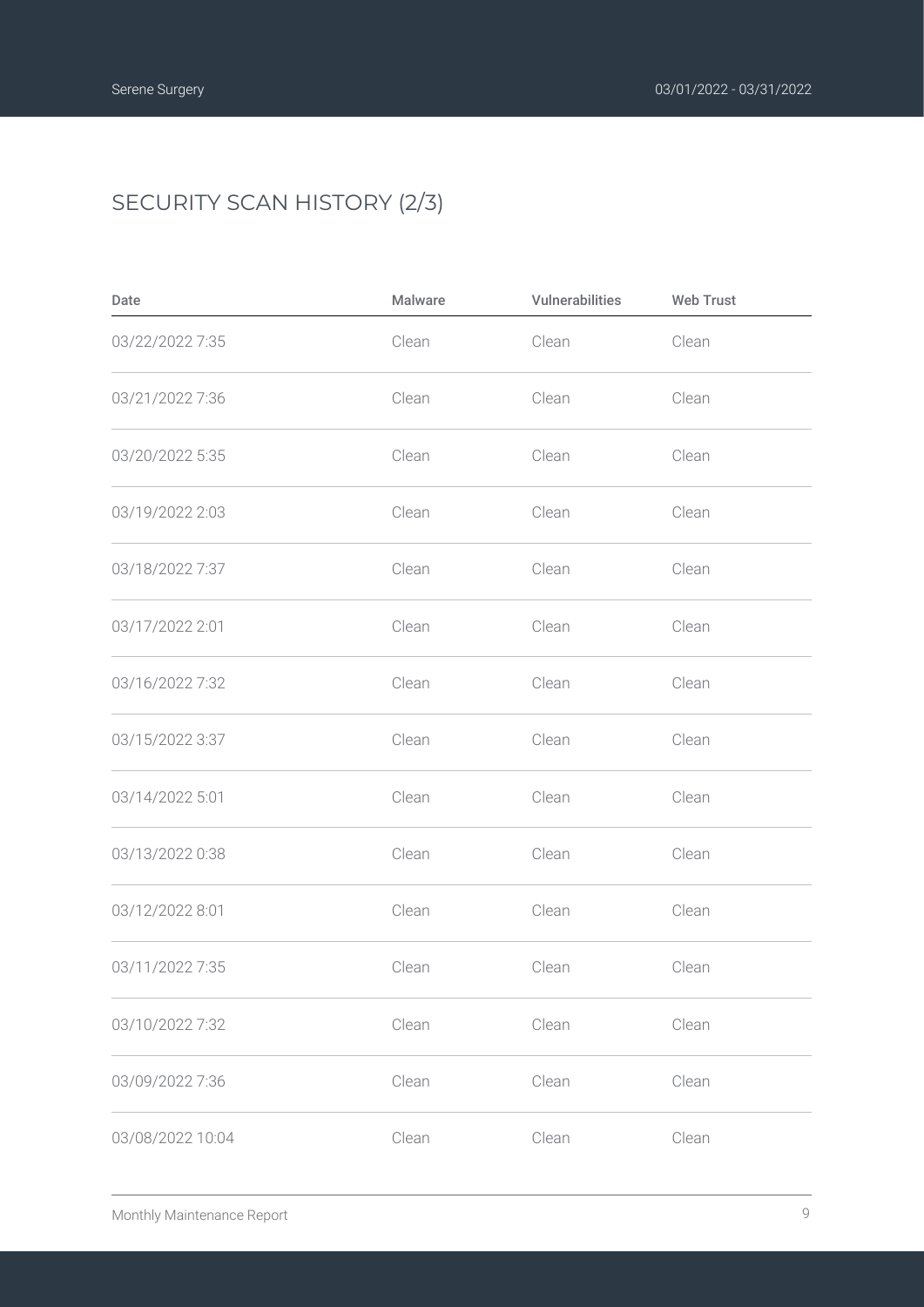#### SECURITY SCAN HISTORY (3/3)

| Date            | Malware | Vulnerabilities | <b>Web Trust</b> |
|-----------------|---------|-----------------|------------------|
| 03/07/2022 9:40 | Clean   | Clean           | Clean            |
| 03/06/2022 7:33 | Clean   | Clean           | Clean            |
| 03/05/2022 7:33 | Clean   | Clean           | Clean            |
| 03/04/2022 8:01 | Clean   | Clean           | Clean            |
| 03/03/2022 5:34 | Clean   | Clean           | Clean            |
| 03/02/2022 0:31 | Clean   | Clean           | Clean            |
| 03/01/2022 8:00 | Clean   | Clean           | Clean            |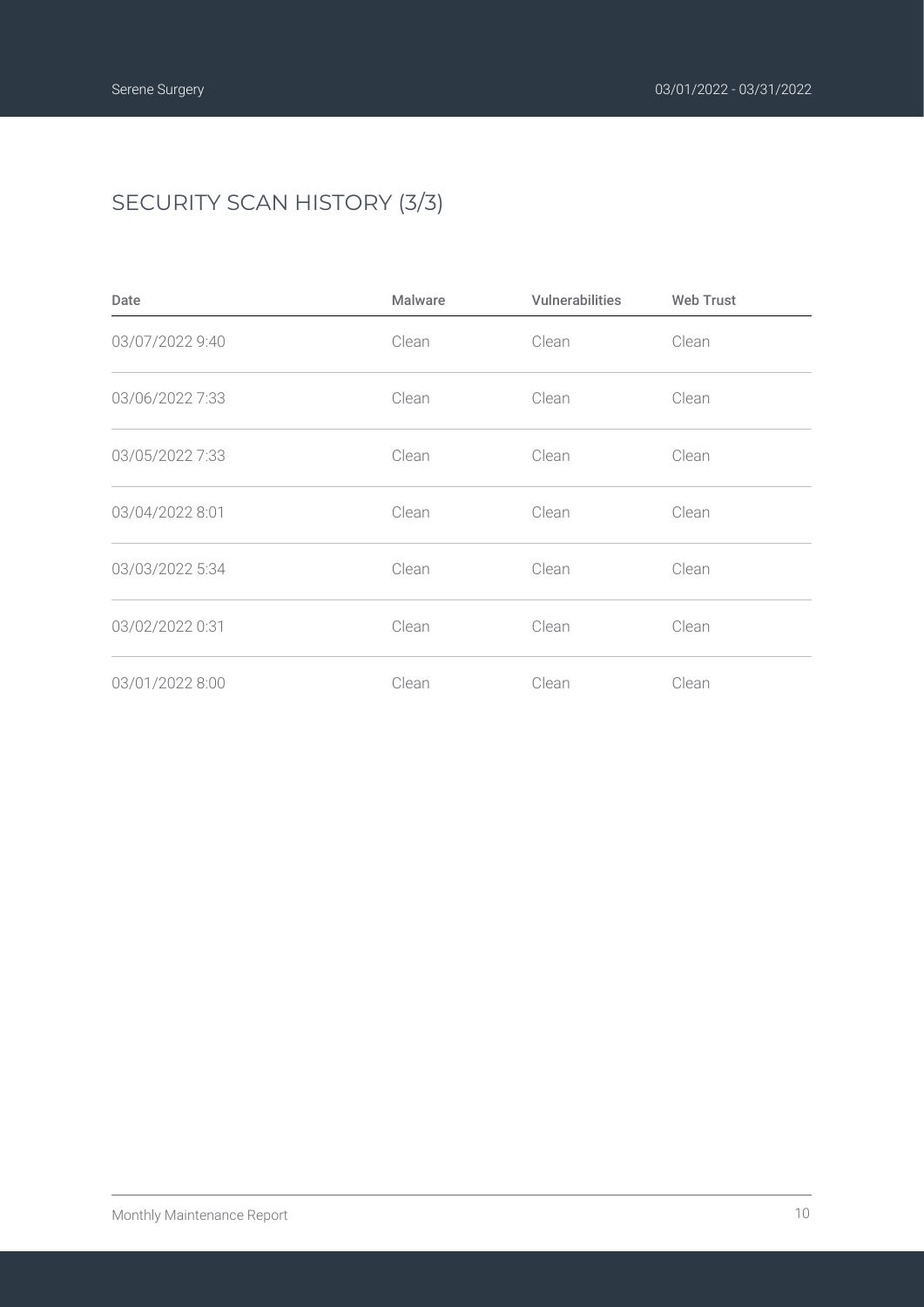# *O* PERFORMANCE



Total performance checks: **31** *03/01/2022 to 03/31/2022*

MOST RECENT SCAN *03/31/2022* PageSpeed Grade YSlow Grade **A (91%) B (89%)** Previous check: 91% Previous check: 98% PERFORMANCE OVERVIEW - PageSpeedGrade - YSlowGrade <u>. . . . . . . . . . .</u> --------------------



100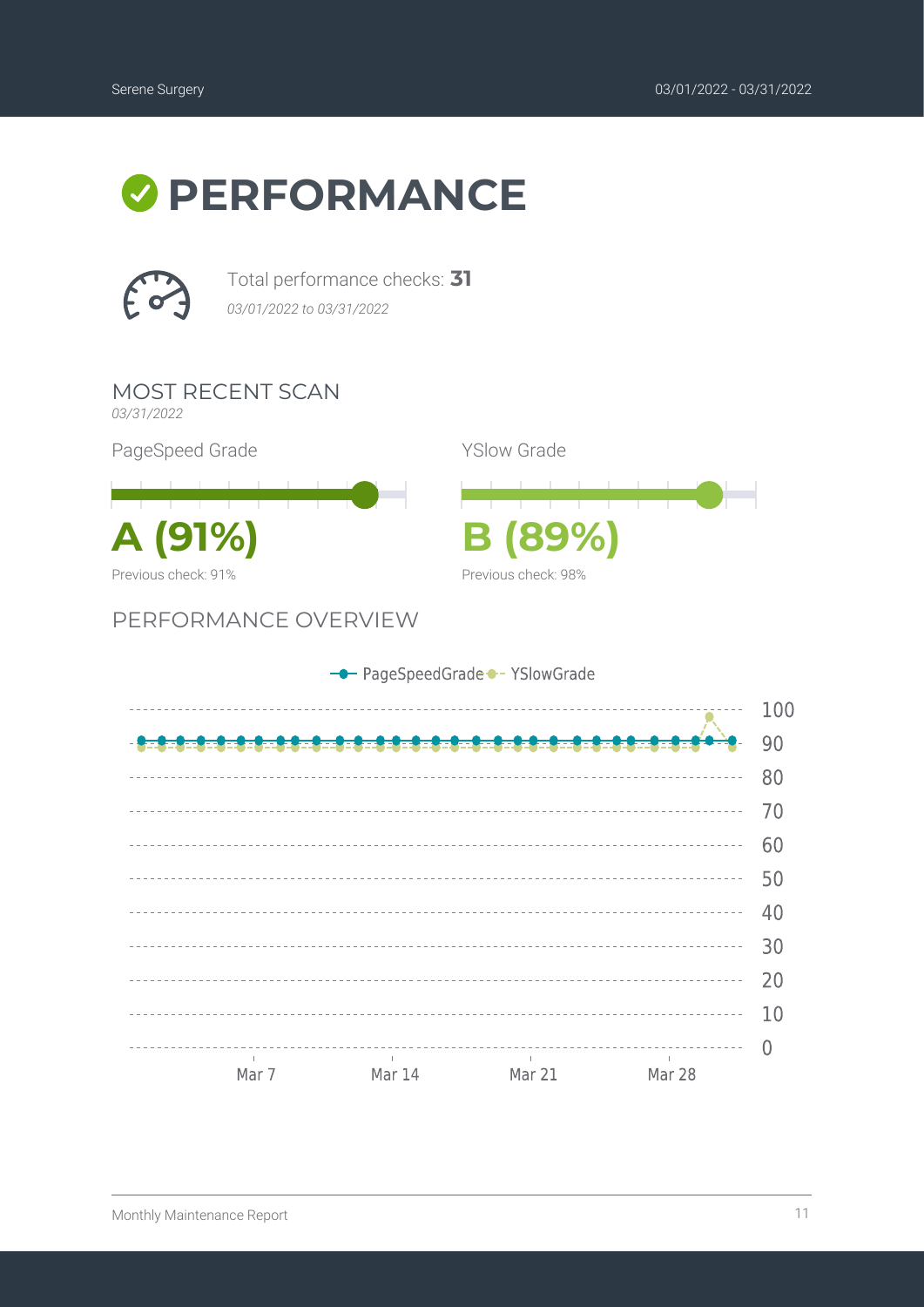#### PERFORMANCE HISTORY (1/3)

| Date             | Load time | PageSpeed | YSlow   |
|------------------|-----------|-----------|---------|
| 03/31/2022 04:31 | 0.63s     | A(91%)    | B (89%) |
| 03/30/2022 00:44 | 0.34s     | A (91%)   | A (98%) |
| 03/29/2022 08:03 | 0.73s     | A (91%)   | B (89%) |
| 03/28/2022 07:47 | 0.75s     | A (91%)   | B (89%) |
| 03/27/2022 06:04 | 0.57s     | A (91%)   | B (89%) |
| 03/26/2022 01:32 | 0.67s     | A (91%)   | B (89%) |
| 03/25/2022 08:17 | 0.64s     | A (91%)   | B (89%) |
| 03/24/2022 07:49 | 0.71 s    | A (91%)   | B (89%) |
| 03/23/2022 08:17 | 0.63s     | A (91%)   | B (89%) |
| 03/22/2022 03:41 | 0.64s     | A (91%)   | B (89%) |
| 03/21/2022 03:02 | 0.77 s    | A (91%)   | B (89%) |
| 03/20/2022 08:11 | 0.63s     | A (91%)   | B (89%) |
| 03/19/2022 08:13 | 0.58s     | A (91%)   | B (89%) |
| 03/18/2022 05:47 | 0.61s     | A (91%)   | B (89%) |
| 03/17/2022 03:33 | 0.66s     | A (91%)   | B (89%) |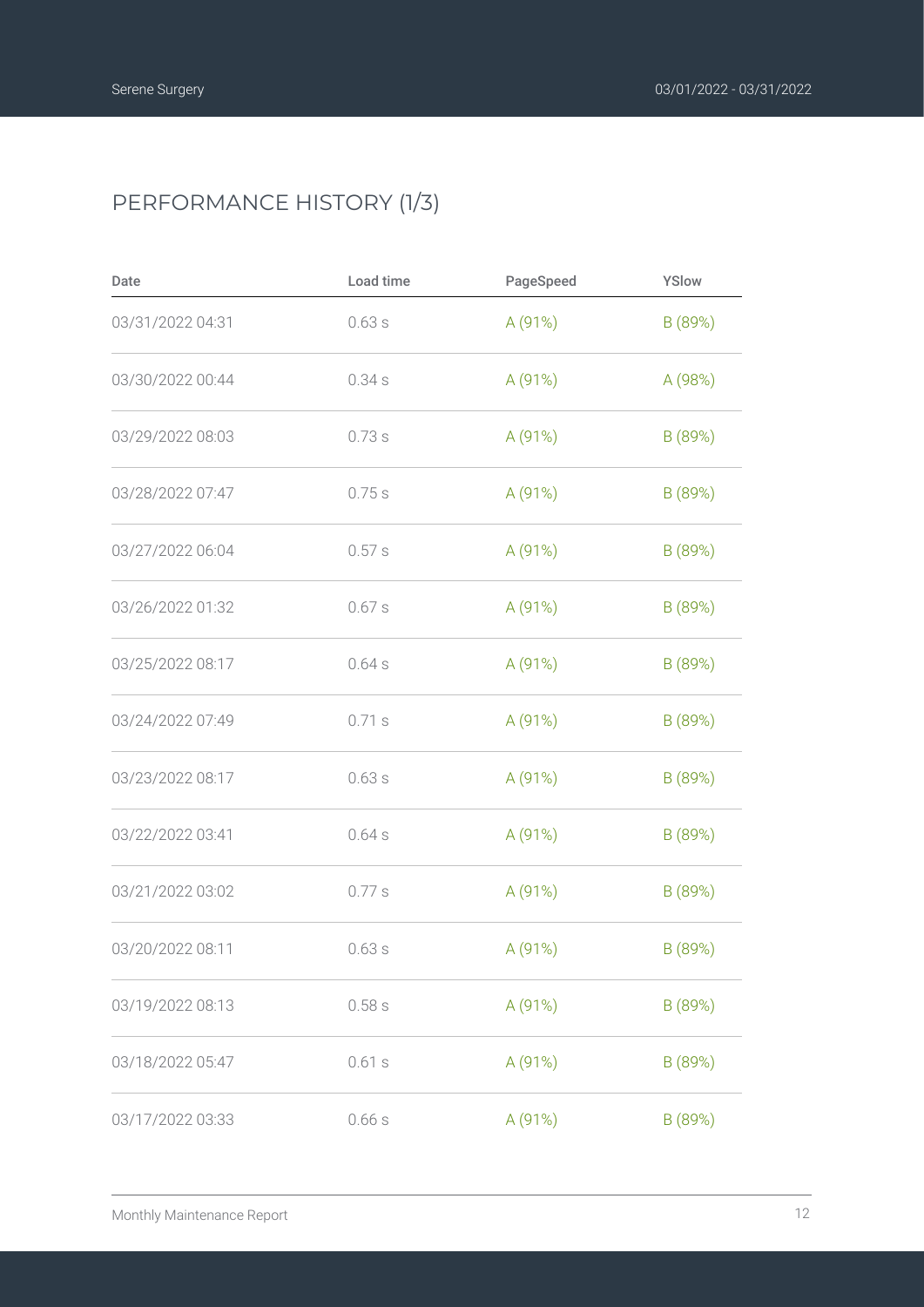#### PERFORMANCE HISTORY (2/3)

| Date             | Load time | PageSpeed | YSlow   |
|------------------|-----------|-----------|---------|
| 03/16/2022 04:42 | 0.63s     | A(91%)    | B (89%) |
| 03/15/2022 04:35 | 0.61s     | A (91%)   | B (89%) |
| 03/14/2022 04:35 | 0.67s     | A (91%)   | B (89%) |
| 03/13/2022 09:24 | 0.61s     | A (91%)   | B (89%) |
| 03/12/2022 06:38 | 0.63s     | A (91%)   | B (89%) |
| 03/11/2022 08:11 | 0.76s     | A (91%)   | B (89%) |
| 03/10/2022 03:47 | 0.73s     | A (91%)   | B (89%) |
| 03/09/2022 01:52 | 0.59s     | A (91%)   | B (89%) |
| 03/08/2022 08:16 | 0.73s     | A (91%)   | B (89%) |
| 03/07/2022 05:39 | 0.82s     | A (91%)   | B (89%) |
| 03/06/2022 08:05 | 0.74s     | A (91%)   | B (89%) |
| 03/05/2022 07:55 | 0.74s     | A (91%)   | B (89%) |
| 03/04/2022 07:32 | 0.65s     | A (91%)   | B (89%) |
| 03/03/2022 06:34 | 0.57s     | A (91%)   | B (89%) |
| 03/02/2022 08:02 | 0.65s     | A (91%)   | B (89%) |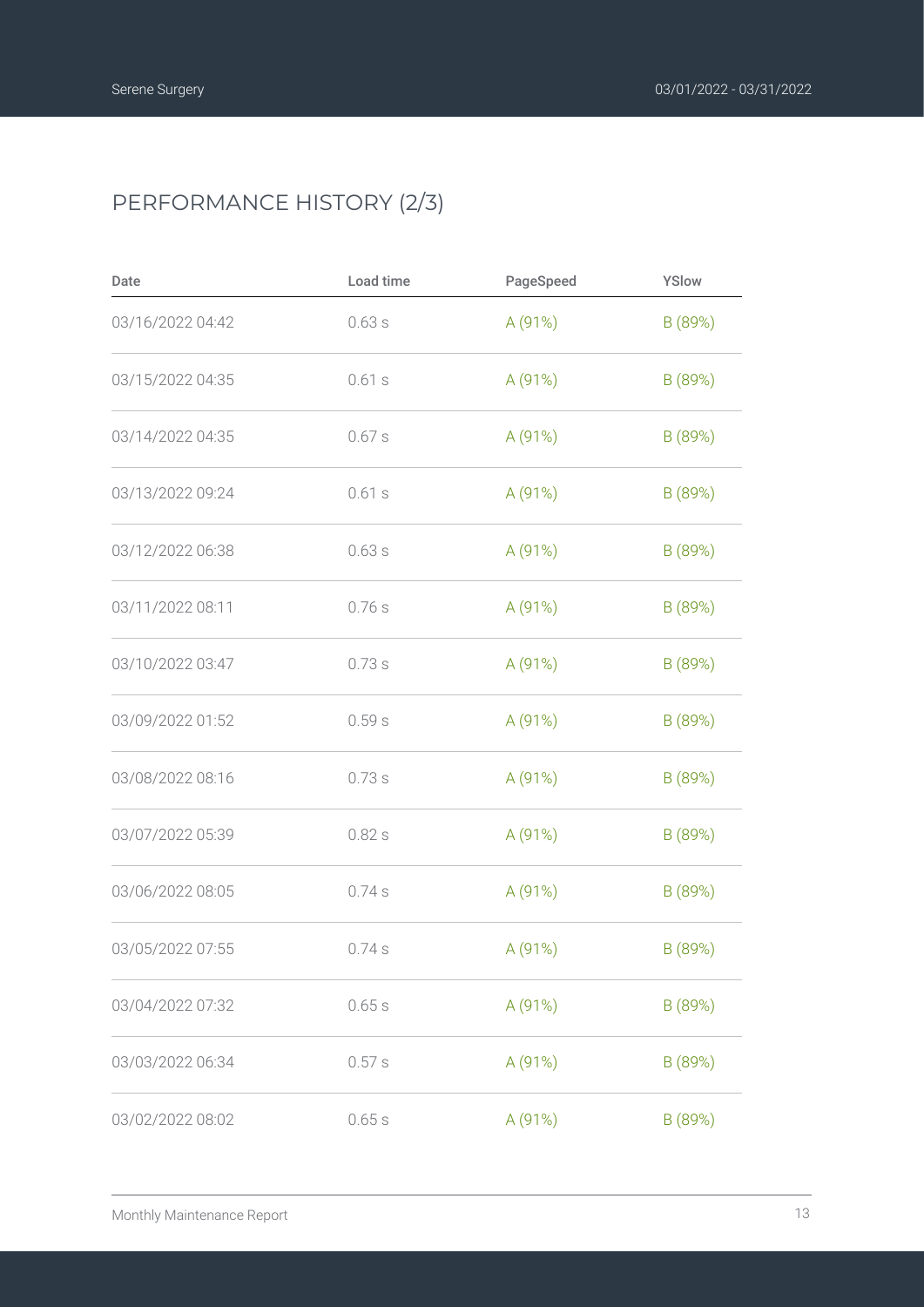#### PERFORMANCE HISTORY (3/3)

| Date             | Load time | PageSpeed | YSlow   |
|------------------|-----------|-----------|---------|
| 03/01/2022 07:14 | 0.60 s    | A(91%)    | B (89%) |